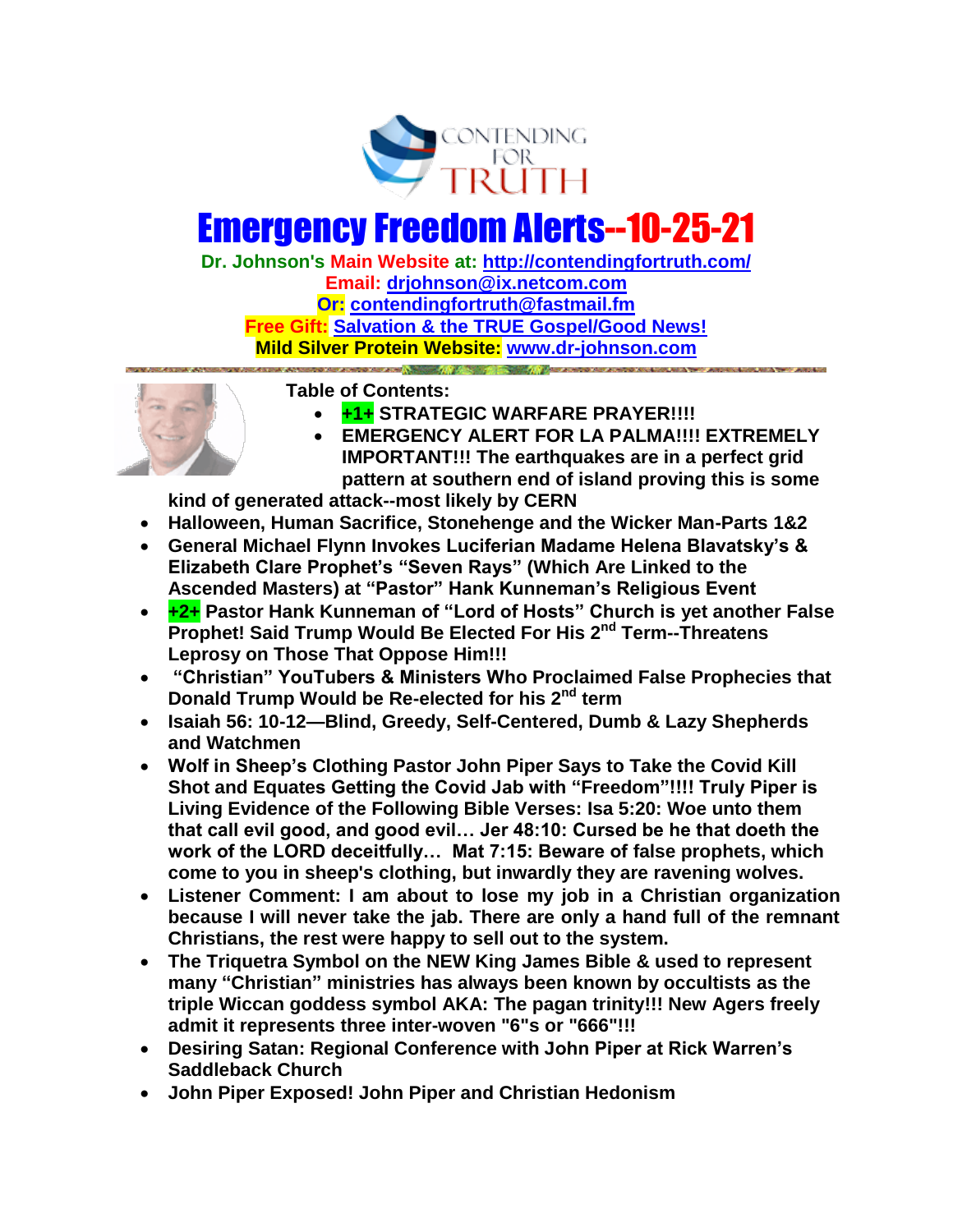**Alternative Christian Speakers Being Targeted For Death—Russ Dizdar and Rob Skiba Pass Away From "Covid" this week alone—Steve Quayle Barely Escapes Hospital With His Life**





#### **++ In 1981 William Casey (CIA Director) Told the Newly Elected President Ronald Reagan:**



"We'll know our disinformation program is complete when everything the American public believes is false"

**William Casey** CIA Director (1981)



**Ephesians 5:11, 13-16: "And have no fellowship with the unfruitful works of darkness, but rather reprove them. But all things that are reproved are made manifest by the light: for whatsoever doth make manifest is light. Wherefore he saith, Awake thou that sleepest, and arise from the dead, and Christ shall give thee light. See then that ye walk circumspectly, not as fools, but as wise, Redeeming the time, because the days are evil."** 

**The 1828 Noah Webster Dictionary**

**defines:** "**Reprove": To blame, to convince of a fault, or to make it manifest, to excite a sense of guilt."Circumspectly": Cautiously; with watchfulness every way; with attention to guard against surprise or danger.**

**Matthew 24:24: "...if it were possible, they shall deceive the very elect." II Corinthians 2:11: "Lest Satan should get an advantage of us: for we are not ignorant of his devices."** 

**II Chronicles 7:14: "If my people, which are called by my name, shall humble themselves, and pray, and seek my face, and turn from their wicked ways; then will I hear from heaven, and will forgive their sin, and will heal their land."**

**Luke 21:36 Watch ye therefore, and pray always, that ye may be accounted worthy to escape all these things that shall come to pass, and to stand before the Son of man.**

**Matthew 24:13 But he that shall endure unto the end, the same shall be saved. Psalm 101:3: I will set no wicked thing before mine eyes: I hate the work of them that turn aside; it shall not cleave to me.**

**Psalm 11:5: The LORD trieth the righteous: but the wicked and him that loveth**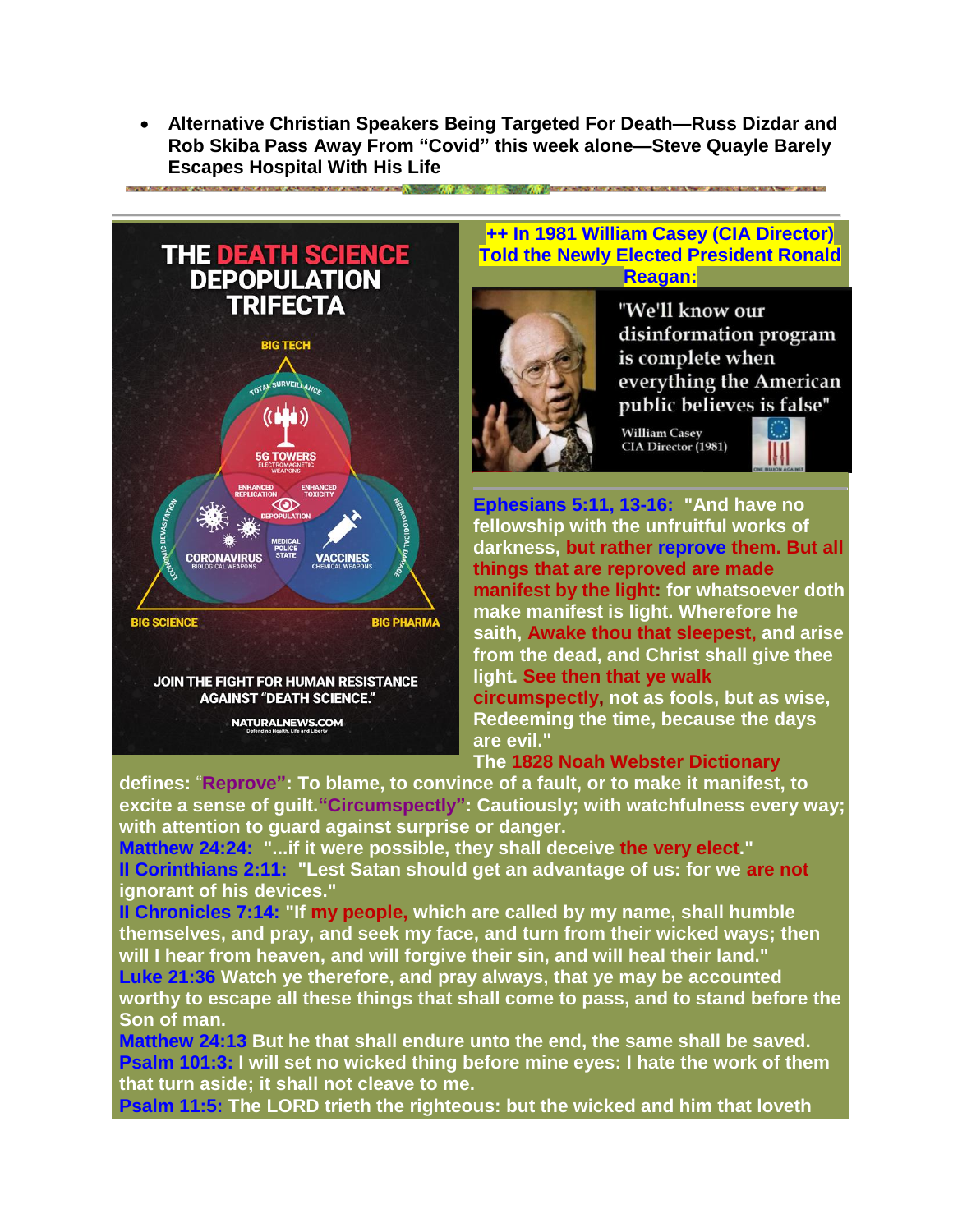#### **violence his soul hateth.**

**1 Cor 15:33: Be not deceived: evil communications corrupt good manners. Lexicon Strong's G3657--Outline of Biblical Usage of the Word: "Communications": companionship, communion**

*"It does not take a majority to prevail... but rather an irate, tireless minority, keen on setting brushfires of freedom in the minds of men."* **Samuel Adams** 

*"The average age of the world's great civilizations has been two hundred years. These nations have progressed through the following sequence: from bondage to spiritual faith, from spiritual faith to great courage, from courage to liberty, from liberty to abundance, from abundance to selfishness, from selfishness to complacency from complacency to apathy, from apathy to dependency, from dependency back to bondage."* **[Alexander Fraser Tytler](https://www.azquotes.com/author/20531-Alexander_Fraser_Tytler)**

#### **+1+ STRATEGIC WARFARE PRAYER!!!!**

Father God in heaven, in the name of the Lord Jesus Christ we come against & oppose all satanic operations, manipulations, subversions, tactics and plans; which are designed to hinder, prevent or frustrate God's original plans and purposes, from their swift manifestation taking place in their correct time and season. (Daniel 7:25) **We come against all satanic alliances and confederations worldwide. Let every evil effort and endeavor fail. Cause the news media to be caught in their lying and manipulation, so that only the truth is brought forth.** (Nehemiah 4:7-8; Esther 3:1- 9:32; Job 5:12-14; Psalm 83:5; 2 Chronicles 20:35) 2. We ask that every satanic strategy of prohibition and limitation placed upon the Body of Christ (by the dark side) shall not prevail. We pray that all invisible and visible walls of opposition; restriction and delay will be exposed and destroyed. (Colossians 1:16; Joshua 6:1) **Oh God confound the devices and the wicked plans of the enemy that they have crafted, so that their hands are not able to perform their evil enterprise**. Save those that can be saved O' Lord, **but those that cannot be saved;** overtake them in their own crafty and devious ways; **let them fall into their own pits that they have dug for the righteous, let the Fire of God devour them, let them turn on and consume one another and have them in total confusion & derision**. (Psalm 35:4; 50:3, 55:9; 70:2; 83:17; John 8:32). **We loose the hosts of heaven to war against the hosts of darkness and bring an end to all deceptive, secret and destructive measures designed destroy all of God's creation and defile the world.** According to 1 John 3:8 for this reason, was the Son of God made manifest, that He would destroy the works of the enemy. (John 2:15-17; Acts 16:16-19) Father God overrule all strategies, tactics and curses of the enemy by the power of the Name of Jesus Christ and His shed Blood; **& overthrow all spoken words, enchantments, divinations, spells, hexes, vexes, curses, witchcraft prayers and every idle word spoken contrary to God's original plans and purposes according to Isaiah 54:17 &** break the curses associated with all these ceremonies, rituals, utterances and their plans to bring about a chaotic bloody revolution in worldwide & to usher in Martial Law and the New World Order. Father God we pray their plans shall be uncovered and not prevail & shall be frustrated and unable to achieve any impact & that their wickedness and violent verbal dealings would return upon their own heads, according to Psalm 7:16.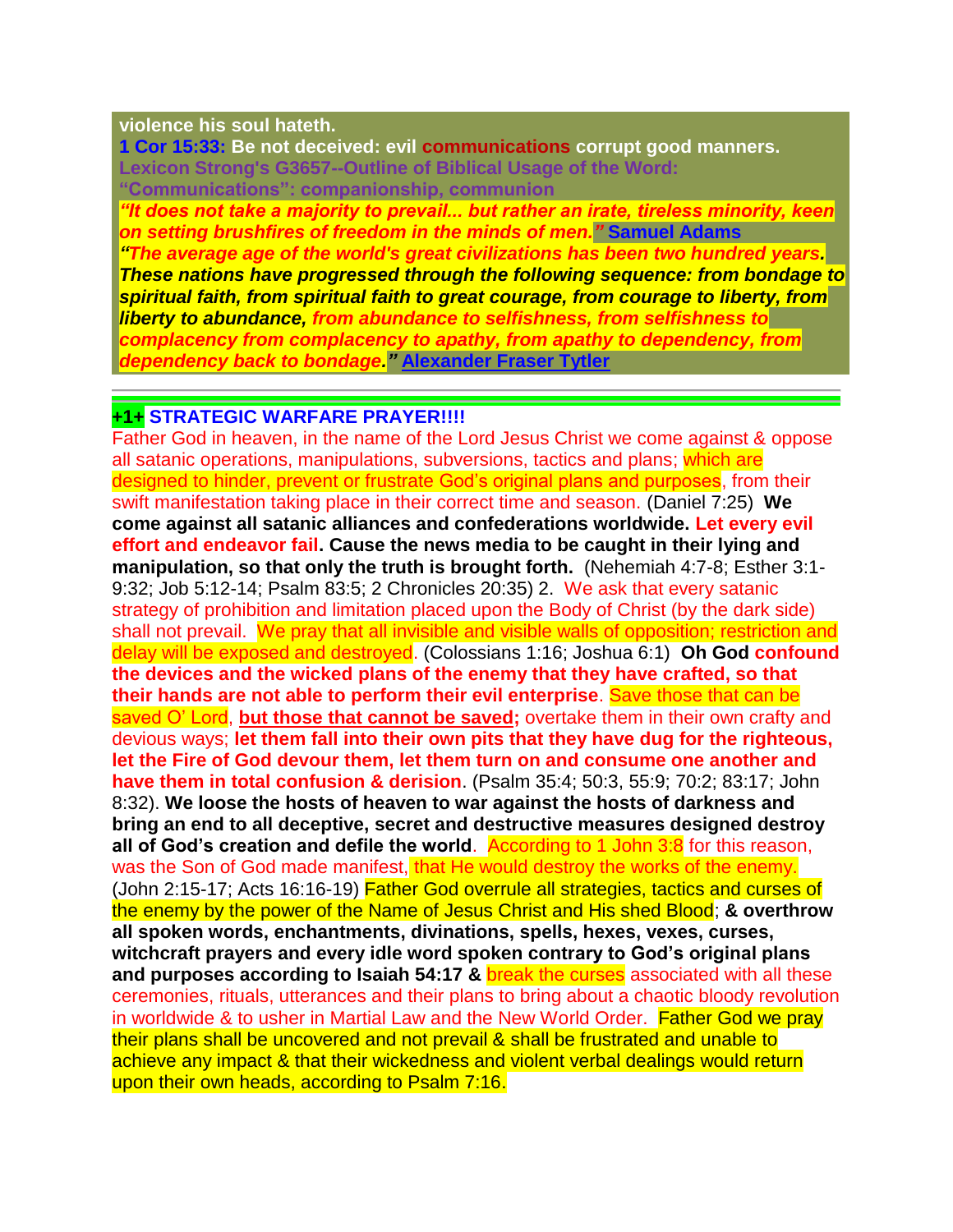FATHER GOD, WE HUMBLY ASK YOU TO: Reveal every hidden agenda, plan and cover-up in the secret shadow government regarding their attempts to manipulate end time events which would lead to the destruction of Your Christians & the innocent. (Isaiah 44:25; 2 Timothy 3:8) Please send divine, powerful angelic forces against their diabolical plans to frustrate and expose them, so that they will be dismantled**. Dispatch legions of warring angels (and any other kinds of angel's necessary) to enforce Your perfect will on the United States of America and on all the earth.** (Joshua 5:13-14; Psalm 103:20-22; Colossians 2:14, 15; Ezekiel 9:9-11) Release your divine strategies and revelations upon any righteous person in government worldwide. **Fill them with Your Holy Spirit and cause Your divine wisdom & courage to come upon them.** (James 1:5) Cause them to be like a holy trumpet shedding light upon the dark hidden secrets of the wicked. Send a spirit of confusion amongst the camp of the enemy. Let their tongues be divided & when they communicate let it be incoherent and misunderstood. (1 Samuel 10:27) **Arrest those that operate in the spirit of Jezebel or Belial (and all other wicked spirits) and cause them to be caught in their own lies and conspiracies. Let them not be able to resist the Spirit of Truth or gain any ground in the natural or spiritual realm. Cause every evil spirit that is released from their diabolical assignments to be cast into the abyss, until which time they be cast into the lake of fire AND THAT NONE WOULD BE ABLE TO COME TO TAKE THEIR PLACE**.. (Psalm 110:1; 1 Kings 19:1-5; 21:1-16) Please cause these prayers and all future prayers to take on the characteristics of divine projectiles in the realm of the spirit, so that they will accomplish your divine will. (Psalm 57:4) WE SEAL THIS PRAYER BY THE BLOOD OF THE LAMB AND ASK ALL THESE THINGS IN THE NAME OF THE LORD JESUS CHRIST, AMEN!

**EMERGENCY ALERT FOR LA PALMA!!!! EXTREMELY IMPORTANT!!! The earthquakes are in a perfect grid pattern at southern end of island proving this is some kind of generated attack--most likely by CERN Play to 6:01:** <https://youtu.be/F2IwoaBMdpg>

**PLEASE GO TO THIS LINK OF THE EMSC YOURSELF AND ZOOM IN ON LA PALMA [https://www.emsc-csem.org/Earthquake/...](https://www.youtube.com/redirect?event=video_description&redir_token=QUFFLUhqa2lTejMwWjJzYUlYN2NXWTM3QXQ0VDhfWE1yUXxBQ3Jtc0ttT2FXZldkbjZnSFVYSXg2U2VjOFNPUlpiTmdlZXRSSUNhUW4xdm9JZlYxX1JxRm9xa3p5MG4wc1FYeXZ3TlVXUkRCWUkxQ3RkZ1dmMEhHUDlyc29ERFJJTFNRc0c0cUFTYWlUZFJycUhBM0NsSHVHbw&q=https%3A%2F%2Fwww.emsc-csem.org%2FEarthquake%2FMap%2Fgmap.php)**

**BULLETIN: EVIDENCE THAT LAPALMA ERUPTION & EARTHQUAKES ARE ARTIFICIAL ATTACK! [https://halturnerradioshow.com/index....](https://www.youtube.com/redirect?event=video_description&redir_token=QUFFLUhqbDlBSWpyZm1CTmxYRzNDOHJ1T0tRdFM2LW02d3xBQ3Jtc0tudWxQQ19QU3U3YWUyUU9wZzZ4VVhha3A3MWg1SlU2TExsMFctY1FiWVFfYkk2NVg3bHpSRkJVc3g0U2FVXzZhOC0wSzl2ZmlDdWlGZlU2Y1hTajhzSEUtbGpyMWgzMTVLUkthWFlVX0NRVVlnNWx3cw&q=https%3A%2F%2Fhalturnerradioshow.com%2Findex.php%2Fen%2Fnews-page%2Fworld%2Fbulletin-evidence-that-lapalma-earthquakes-are-artificial-attack)**

[https://halturnerradioshow.com/index.php/en/news-page/world/bulletin-evidence-that](https://halturnerradioshow.com/index.php/en/news-page/world/bulletin-evidence-that-lapalma-earthquakes-are-artificial-attack)[lapalma-earthquakes-are-artificial-attack](https://halturnerradioshow.com/index.php/en/news-page/world/bulletin-evidence-that-lapalma-earthquakes-are-artificial-attack)

**[Halloween, Human Sacrifice, Stonehenge and the Wicker Man-Part 1](https://www.contendingfortruth.com/halloween-human-sacrifice-stonehenge-and-the-wicker-man/) [Halloween, Human Sacrifice, Stonehenge and the Wicker Man-Part 2](https://www.contendingfortruth.com/halloween-human-sacrifice-stonehenge-and-the-wicker-man-part-2/)**

**By [Dr. Scott Johnson](https://www.contendingfortruth.com/author/dr-scott-johnson/) | October 21, 2007--In this teaching we will be taking an extensive, shocking look at virtually all the Halloween traditions modern day humanity currently embraces. Halloween is not just innocent entertainment. Its symbols and practices breathe new life into the dark rituals and symbols of past civilizations. Satan's main strategy has always been to tempt people to love what God hates, prompt them to pursue his enticing path, and deceive them into thinking that his 'new' way is as good. Since his strategies don't change, God's warning in Proverbs 14:12 is as relevant now as it was in King Solomon's days:**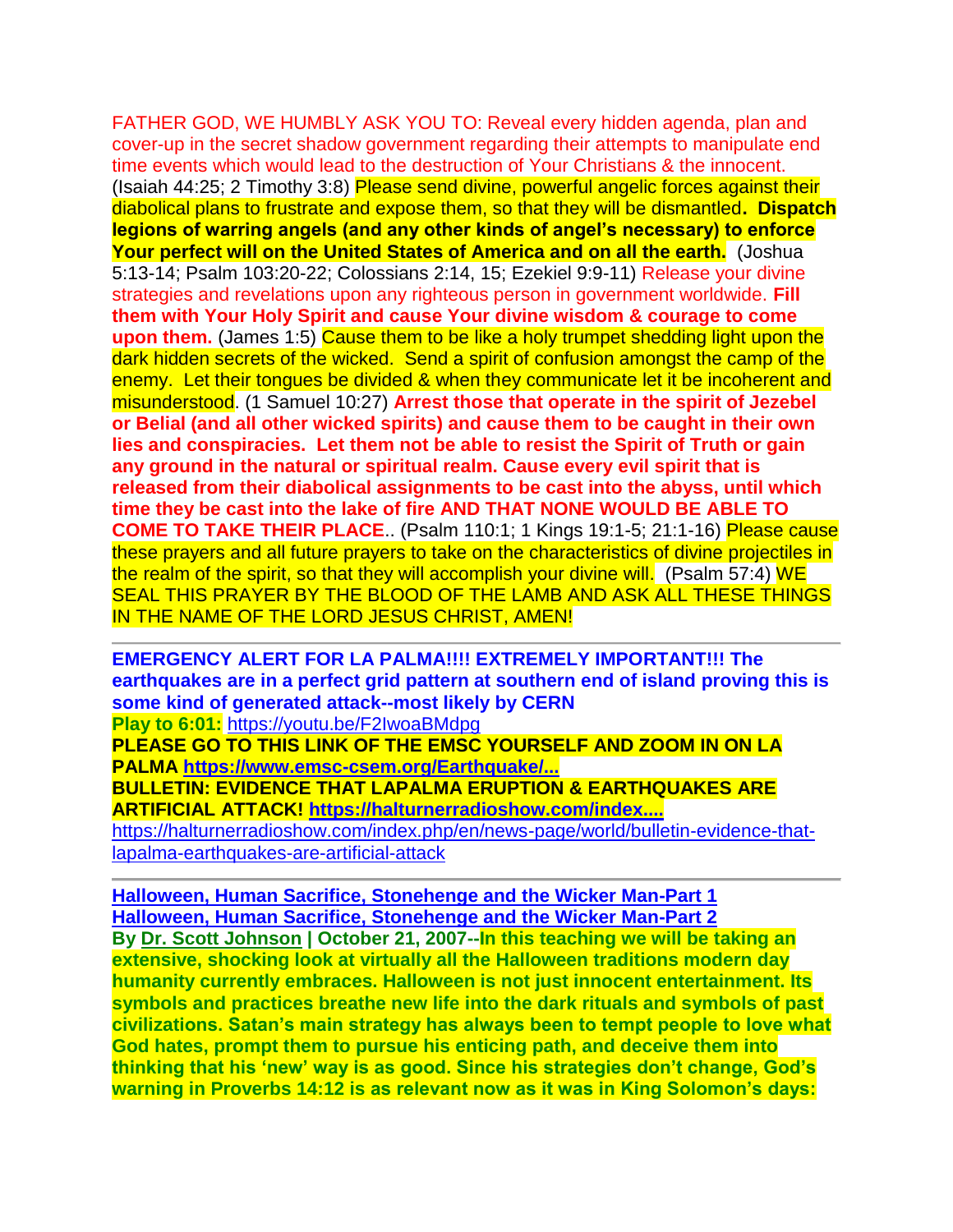**'There is a way which seemeth right unto a man, but the end thereof** *are* **the ways of death.' Most people follow the masses, and the masses follow the media, especially when it promotes thrills and adventures that feed the lust for forbidden thrills. The occult has always focused on gory images of violence, death and destruction. We see it in today's media, music, and movies. As people become desensitized to occult violence and horror, the images in popular entertainment grow increasingly and indescribably evil. Yet, this is old news. Thousands of years ago, God warned us, 'All those who hate Me love death.' (Proverbs 8:36)**

**Gen. Flynn Prays to [Luciferian Madame Helena Blavatsky's & Elizabeth Clare](https://rumble.com/vngdal-gen.-flynn-channeled-elizabeth-clare-prophets-ascended-masters-at-hank-kunn.html?fbclid=IwAR1LhSE3sEz7UvIfaTiXBo5qMRthH34uGBslpatqwychs1MF8nelPL70IPc)  [Prophet's "Seven Rays" Ascended Masters at "Pastor" Hank Kunneman's](https://rumble.com/vngdal-gen.-flynn-channeled-elizabeth-clare-prophets-ascended-masters-at-hank-kunn.html?fbclid=IwAR1LhSE3sEz7UvIfaTiXBo5qMRthH34uGBslpatqwychs1MF8nelPL70IPc)  [Religious Event](https://rumble.com/vngdal-gen.-flynn-channeled-elizabeth-clare-prophets-ascended-masters-at-hank-kunn.html?fbclid=IwAR1LhSE3sEz7UvIfaTiXBo5qMRthH34uGBslpatqwychs1MF8nelPL70IPc)**

**The seven rays is a concept that has appeared in several religions and [esoteric](https://en.wikipedia.org/wiki/Esoteric) philosophies in both Western culture and in India since at least the sixth century BC. They are also known as chohans or angels from heaven.**

**In occidental culture, it can be seen in early [Western mystery traditions,](https://en.wikipedia.org/wiki/Western_mystery_tradition) such as [Gnosticism](https://en.wikipedia.org/wiki/Gnosticism) and [Mithraism,](https://en.wikipedia.org/wiki/Mithraism) and in texts and [iconic](https://en.wikipedia.org/wiki/Icon) art of the [Catholic Church](https://en.wikipedia.org/wiki/Catholic_Church) as early as the [Byzantine Empire.](https://en.wikipedia.org/wiki/Byzantine_Empire) [\[1\]\[2\]](https://en.wikipedia.org/wiki/Seven_rays#cite_note-Walker-1)[\[3\]\[4\]](https://en.wikipedia.org/wiki/Seven_rays#cite_note-Joseph-3) In India, the concept has been part of Hindu religious philosophy and scripture since at least the [Vishnu Purana,](https://en.wikipedia.org/wiki/Vishnu_Purana) dating from the [post-Vedic](https://en.wikipedia.org/wiki/Vedas) era.[\[5\]\[6\]](https://en.wikipedia.org/wiki/Seven_rays#cite_note-Colebrooke-5)[\[7\]](https://en.wikipedia.org/wiki/Seven_rays#cite_note-Aurobindo-7)**

**Beginning in the late 19th century, the seven rays appeared in a modified and elaborated form in the teachings of [Theosophy,](https://en.wikipedia.org/wiki/Theosophy_(Blavatskian)) first presented by [Helena](https://en.wikipedia.org/wiki/Helena_Blavatsky)  [Blavatsky.](https://en.wikipedia.org/wiki/Helena_Blavatsky) [\[8\]](https://en.wikipedia.org/wiki/Seven_rays#cite_note-long-8) The term "theosophy" comes from the Greek** *theosophia***, which is composed of two words:** *theos* **("god," "gods," or "divine") and** *sophia* **("wisdom"). Theosophia, therefore, may be translated as "wisdom of the gods. The Theosophical concept of the seven rays was further developed in the late 19th and early 20th centuries in the writings of Theosophist [Charles Webster](https://en.wikipedia.org/wiki/Charles_Webster_Leadbeater)  [Leadbeater,](https://en.wikipedia.org/wiki/Charles_Webster_Leadbeater) and by other authors such as [Alice Bailey,](https://en.wikipedia.org/wiki/Alice_Bailey) [Manly P. Hall,](https://en.wikipedia.org/wiki/Manly_P._Hall) and others — notably including the teachings of [Benjamin Creme](https://en.wikipedia.org/wiki/Benjamin_Creme) and his group [Share](https://en.wikipedia.org/wiki/Share_International)  [International,](https://en.wikipedia.org/wiki/Share_International) [\[9\]](https://en.wikipedia.org/wiki/Seven_rays#cite_note-9) as well as the philosophies of organizations such as [Temple of](https://en.wikipedia.org/wiki/Temple_of_the_People)  [the People,](https://en.wikipedia.org/wiki/Temple_of_the_People) [\[10\]](https://en.wikipedia.org/wiki/Seven_rays#cite_note-10) ["I AM" Activity,](https://en.wikipedia.org/wiki/%22I_AM%22_Activity) [\[11\]](https://en.wikipedia.org/wiki/Seven_rays#cite_note-11) [The Bridge to Freedom,](https://en.wikipedia.org/wiki/The_Bridge_to_Freedom) [The Summit](https://en.wikipedia.org/wiki/The_Summit_Lighthouse)  [Lighthouse,](https://en.wikipedia.org/wiki/The_Summit_Lighthouse) [\[8\]\[12\]](https://en.wikipedia.org/wiki/Seven_rays#cite_note-long-8) The Temple of The Presence (1995)[\[13\]](https://en.wikipedia.org/wiki/Seven_rays#cite_note-13) and various other organizations promulgating [Ascended Master Teachings,](https://en.wikipedia.org/wiki/Ascended_Master_Teachings) a group of religious teachings based on Theosophy.**

**As the New Age movement of the mid-to-late 20th century developed, the Seven Rays concept appeared as an element of metaphysical healing methods such as Reiki and other modalities, and in esoteric astrology.**

**In early mystery traditions of the west and near east and The Seven Rays: In ancient Greek mythology, Zeus takes the bull-form known as Taurus in order to win Europa. Taurus is also associated with Aphrodite and other goddesses, as well as Pan and Dionysus. The face of Taurus "gleams with the seven rays of fire".**

**Play to 23:54 & from 32:00 to 40:28 then from 42:20 to 50:30:**

[https://rumble.com/vngdal-gen.-flynn-channeled-elizabeth-clare-prophets-ascended](https://rumble.com/vngdal-gen.-flynn-channeled-elizabeth-clare-prophets-ascended-masters-at-hank-kunn.html)[masters-at-hank-kunn.html](https://rumble.com/vngdal-gen.-flynn-channeled-elizabeth-clare-prophets-ascended-masters-at-hank-kunn.html)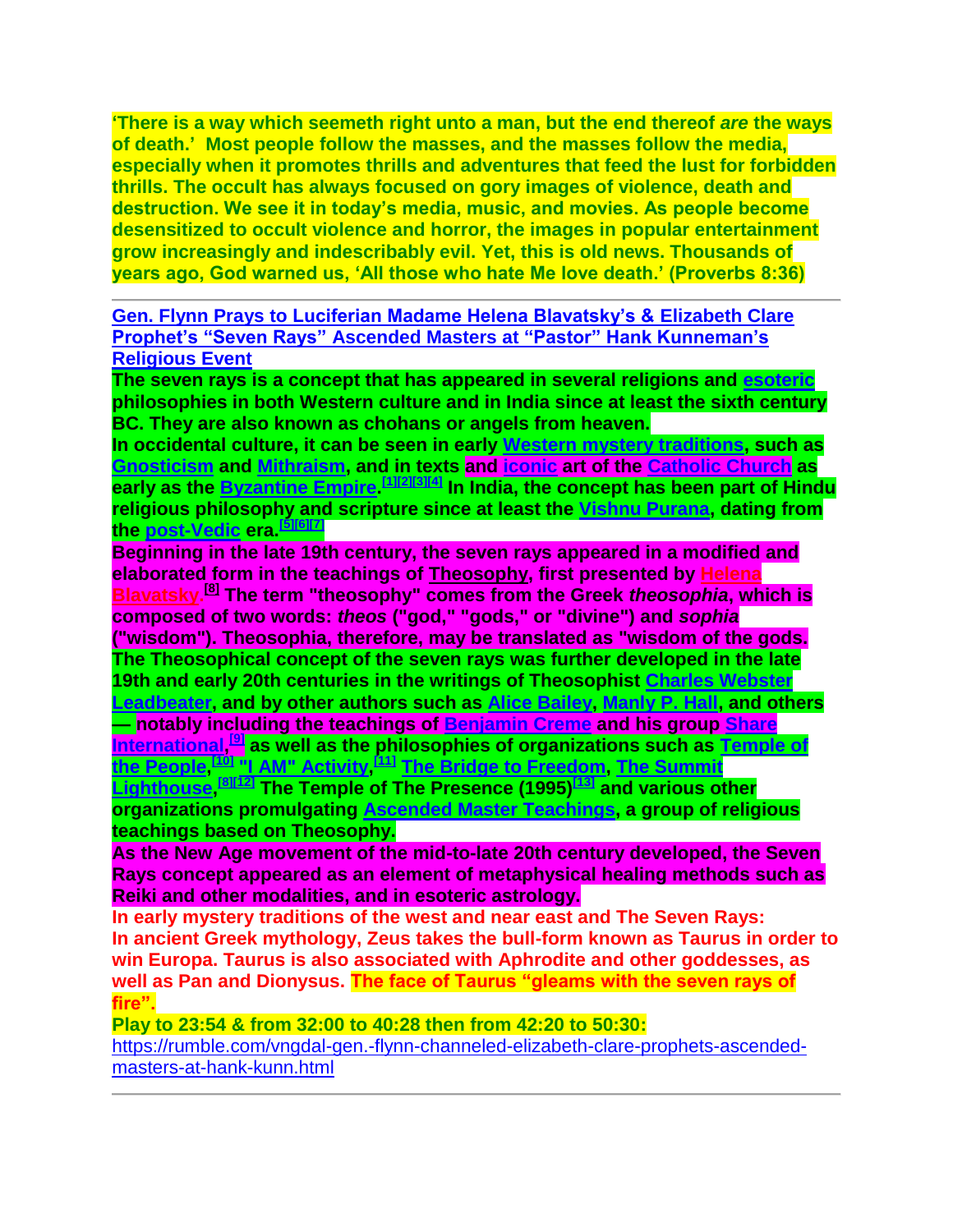**+2+ Pastor Hank Kunneman of "Lord of Hosts" Church is yet another False Prophet! Said Trump Would Be Elected For His 2nd Term--Threatens Leprosy on Those That Oppose Him!!!**

**Play to 4:10: [https://youtu.be/\\_BSxeIvvMlM](https://youtu.be/_BSxeIvvMlM)**

**Play to 0:55: <https://youtu.be/nmfgX4H39no>**

**Hank Kunneman and his wife Brenda Kunneman lie about Jesus. They sell "miracles" and claim you must "sow seed" or money to get your prayers answered. JESUS never asked for seeds before He performed miracles. They are false prophets! <https://youtu.be/buFpfh0c6Iw>**

**"Christian" YouTubers & Ministers Who Proclaimed False Prophecies that Donald Trump Would be Re-elected for his 2nd term**

**Play to 21:55:** <https://www.youtube.com/watch?v=usSlOUWaCdM>

**Isaiah 56: 10-12—Blind, Greedy, Self-Centered, Dumb & Lazy Shepherds and Watchmen**

**[Isa 56:10](https://www.blueletterbible.org/kjv/isa/56/10/s_735010) His watchmen** *are* **blind: they are all ignorant, they** *are* **all dumb dogs, they cannot bark; sleeping, lying down, loving to slumber.**

**[Isa 56:11](https://www.blueletterbible.org/kjv/isa/56/11/s_735011) Yea,** *they are* **greedy dogs** *which* **can never have enough, and they** *are* **shepherds** *that* **cannot understand: they all look to their own way, every one for his gain, from his quarter.**

**[Isa 56:12](https://www.blueletterbible.org/kjv/isa/56/12/s_735012) Come ye,** *say they***, I will fetch wine, and we will fill ourselves with strong drink; and to morrow shall be as this day,** *and* **much more abundant.**



**Wolf in Sheep's Clothing Pastor John Piper Says to Take the Covid Kill Shot and Equates Getting the Covid Jab with "Freedom"!!!! Truly Piper is Living Evidence of the Following Bible Verses: Isa 5:20: Woe unto them that call evil good, and good evil… Jer 48:10: Cursed be he that doeth the work of the LORD deceitfully… Mat 7:15: Beware of false prophets, which come to you in sheep's clothing, but inwardly** 



**they are ravening wolves.** Article by John Piper--Founder & Teacher,

desiringGod.org

**My aim in this article is to encourage Christians to be vaccinated, if they can do so with a good conscience and judicious medical warrant.**

**The people I have especially in view are those who are** 

**not vaccinated because of fear of being out of step with people they respect, and in step with people they don't admire. My message to them is simple: You are free.**

**So, I am not talking directly to everybody. If the shoe fits, put it on, check your conscience, consult your doctor, and go get vaccinated. If it doesn't, go tearfully and cheerfully on your way. Tearfully, because over 4.5 million people have died**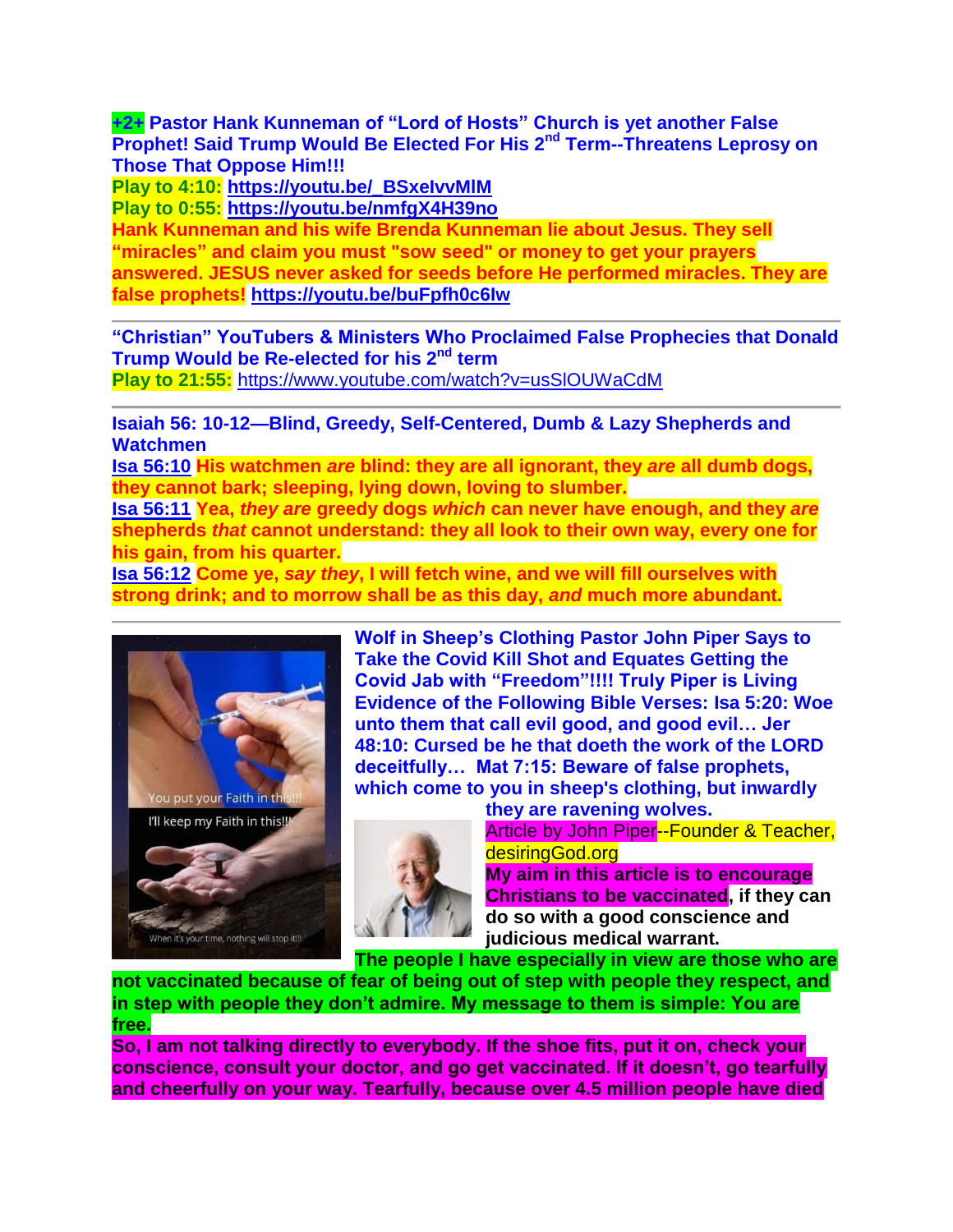**from COVID-19 worldwide (including over 700,000 Americans). And cheerfully, because Christ makes it miraculously possible to love people by being "sorrowful yet always rejoicing" [\(2 Corinthians 6:10\)](https://biblia.com/bible/esv/2%20Cor%206.10).**

**From:** yvonne **Sent:** Friday, October 22, 2021 3:12 AM **To:** Dr. Scott Johnson **Subject:** Sermon: A Christian Response to Mandatory "Cookies" **Listener Comment: I am about to lose my job in a Christian organization because I will never take the jab. There are only a hand full of the remnant Christians, the rest were happy to sell out to the system.** Have you seen this sermon before? It's encouraging and it confirmed my deep conviction in this. Keep up your good work you are also such an encouragement to many--Yvonne [https://youtu.be/9eR3\\_N9FtUY](https://youtu.be/9eR3_N9FtUY) ----------------------

**The Triquetra Symbol on the NEW King James Bible & used to represent many "Christian" ministries has always been known by occultists as the triple Wiccan goddess symbol AKA: The pagan trinity!!! New Agers freely admit it represents three inter-woven "6"s or "666"!!!**



**Scott Johnson's Response:** Yvonne: Yes that is beyond sickening, but it is the norm among "Christian" ministries. **Please see the 1 st attachment as you have many options. I add to that document sometimes daily.**  No I have not seen that sermon before **but in all humility the first frame that comes up has a triquetra symbol (see below for a screen shot I found online from this** 



**ministry and you can go here to see this is the main symbol they use to represent their ministry: <https://www.apologiastudios.com/shows/apologia-academy> ) which** 

**has always been known by occultists as the triple wiccan goddess symbol AKA The pagan trinity, see:** 



[https://swisscows.com/web?query=triquetra+symbol+triple+wicca](https://swisscows.com/web?query=triquetra+symbol+triple+wiccan+goddess+symbol+AKA+The+pagan) [n+goddess+symbol+AKA+The+pagan+](https://swisscows.com/web?query=triquetra+symbol+triple+wiccan+goddess+symbol+AKA+The+pagan)

**Unfortunately many churches (including the NEW King James Bible on its cover) use this symbol to represent their ministries and in their churches and they are literally bringing in devils, demons and curses on themselves and their congregants.**

**Ephesians 5:11, 13-16: "And have no fellowship with the unfruitful works of darkness, but rather reprove them. But all things that are reproved are made manifest by the light: for whatsoever doth make manifest is light. Wherefore he saith, Awake thou that sleepest, and arise from the dead, and Christ shall give thee light. See then that ye walk**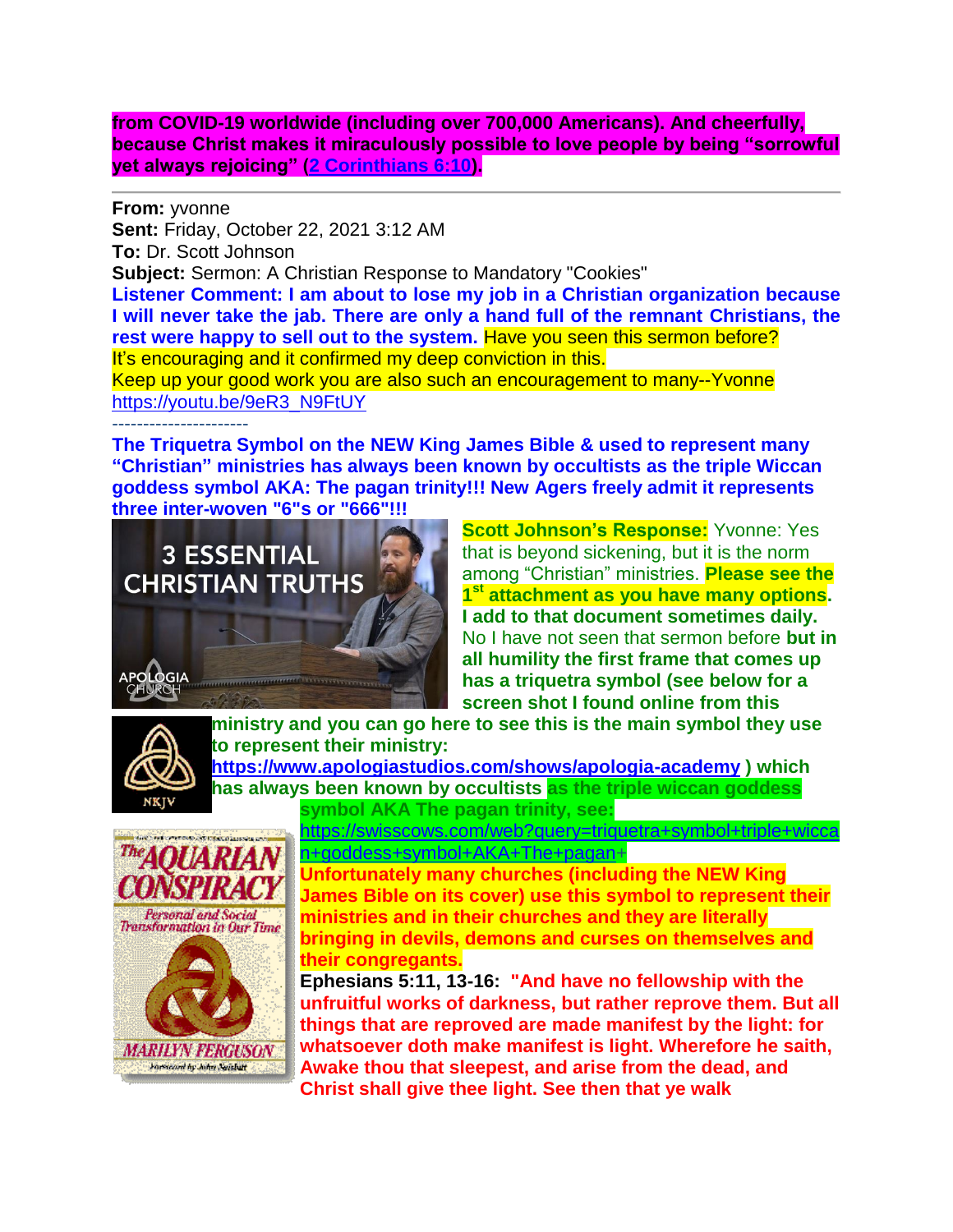**circumspectly, not as fools, but as wise, Redeeming the time, because the days are evil."** 

**The 1828 Noah Webster Dictionary defines:** "**Reprove": To blame, to convince of a fault, or to make it manifest, to excite a sense of guilt. "Circumspectly": Cautiously; with watchfulness every way; with attention to guard against surprise or danger.**

**Matthew 24:24: "...if it were possible, they shall deceive the very elect." II Corinthians 2:11: "Lest Satan should get an advantage of us: for we are not ignorant of his devices."**

Symbols are used throughout the occult. Harpers' Encyclopedia of Mystical &



Paranormal Experience (p.594) says, **"Symbols are important to all esoteric teachings, for they contain secret wisdom accessible only to the initiated." Many people have asked about the mysterious symbol on the NKJV. Thomas Nelson** 



The Institute of

**Publishers (publishers of the NKJV) claim, on the inside-cover, the symbol, ". . .is an ancient symbol for the Trinity**." But Acts 17:29, clearly FORBIDS such symbology**: ". . . we ought NOT to think that the Godhead is like unto gold, or silver, or stone, GRAVEN BY ART and man's device." And why does The Aquarian Conspiracy, a key New Age "handbook", bear a similar symbol? New Agers freely admit it represents three inter-woven "6"s or "666". Constance Cumbey, author of The Hidden** 



**Dangers of the Rainbow and a notable authority on the New Age Movement, said, "On the cover of the Aquarian Conspiracy, is a Mobius, it is really used by them as triple six (666). The emblem on the cover of the New King James Bible is said to be an ancient symbol of the Trinity. The old symbol had gnostic origins. It was more gnostic than Christian. I was rather alarmed when I noticed the emblem..." (The New Age Movement, Southwest Radio Church, 1982 p.11)** 

# **The three esoteric "6"'s separated. See above**

The Hierophant **Plainly displaying the interlocked "666". The Triqueta is used as the centerpiece for the logo for The Institute of Transpersonal** 

**Psychology (ITP). The ITP is a new age school following the Jungian Psychology [occultist Carl Jung]. One of their stated goals is ". . . to reach the recognition of divinity within"(**www.itp.edu/about/tp.html) **(see** 



from the "Charmed" TV series

**Genesis 3:5, "...ye shall be as gods...") The same symbol (with a circle) is displayed by the rock group Led Zeppelin. Members of Led Zeppelin are deeply involved in satanism and the occult. Guitarist Jimmy Page, so consumed with satanism, actually purchased satanist Aleister Crowley's mansion. Most believe the symbol is from the teachings of Aleister Crowley and represents 666. The following picture is "The Hierophant" taken from the Tarot card set designed by satanist Aliester Crowley. The "Hierophant" is a priest in the**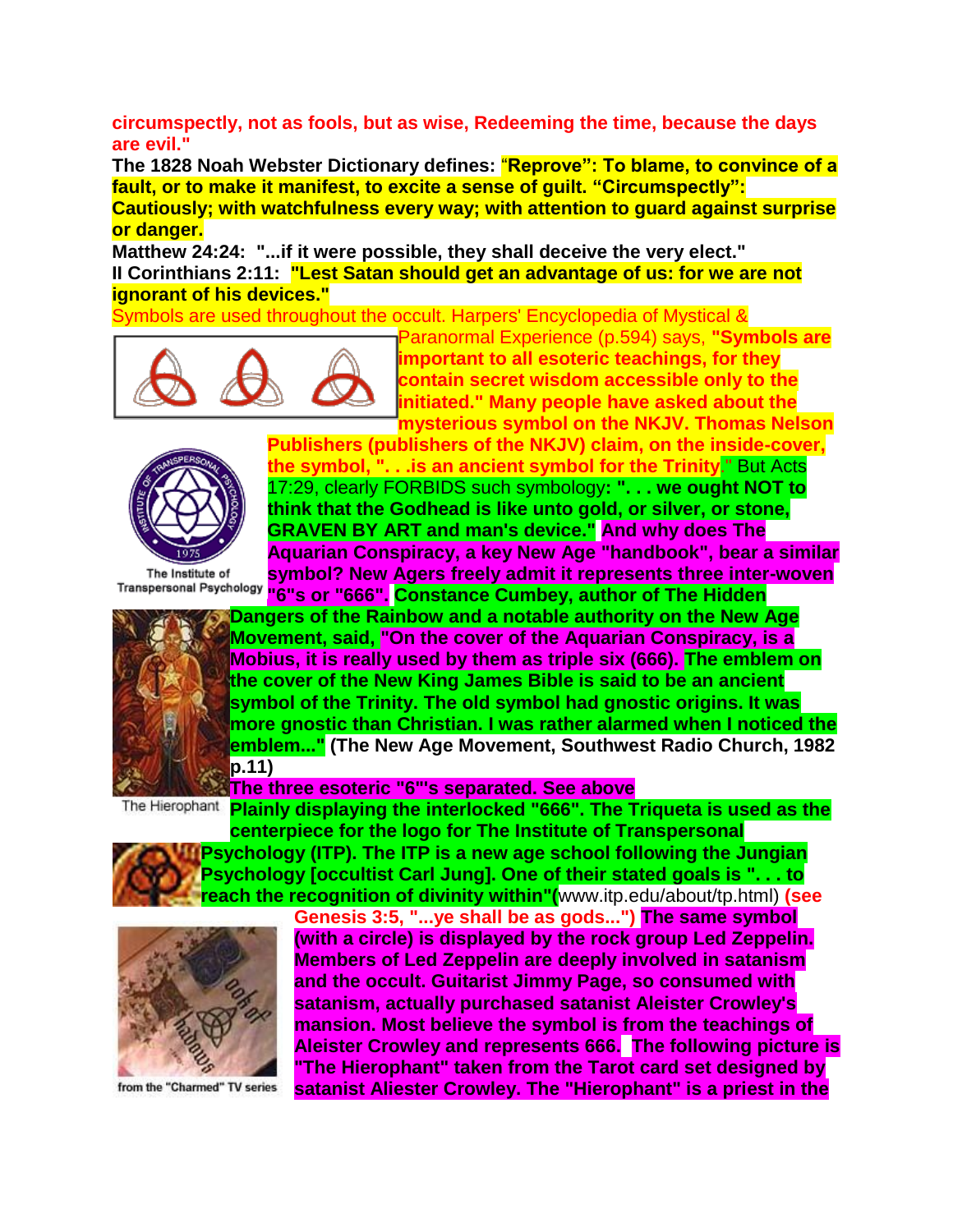**occult. Notice the "three circles" at the top of the wand or rod in the Hierphant's hand. Inside the the three intertwined circles is the "NKJV symbol". To the right is the top of the wand enlarged. Notice the "NKJV symbol" (upside down) inside the** 



**ft and is splattered throughout the series. Notice the "NKJV symbol" displayed on "The Book of Shadows". The Book of Shadows is commonly used in withcraft and satanism:** 

**Book of Shadows: Also called a grimoire, this journal kept either by individual witches or satanists or by a coven or group, records the activities of the group and the incantations used. (Jerry Johnston, The Edge of Evil: The Rise of Satanism on North America, p. 269)**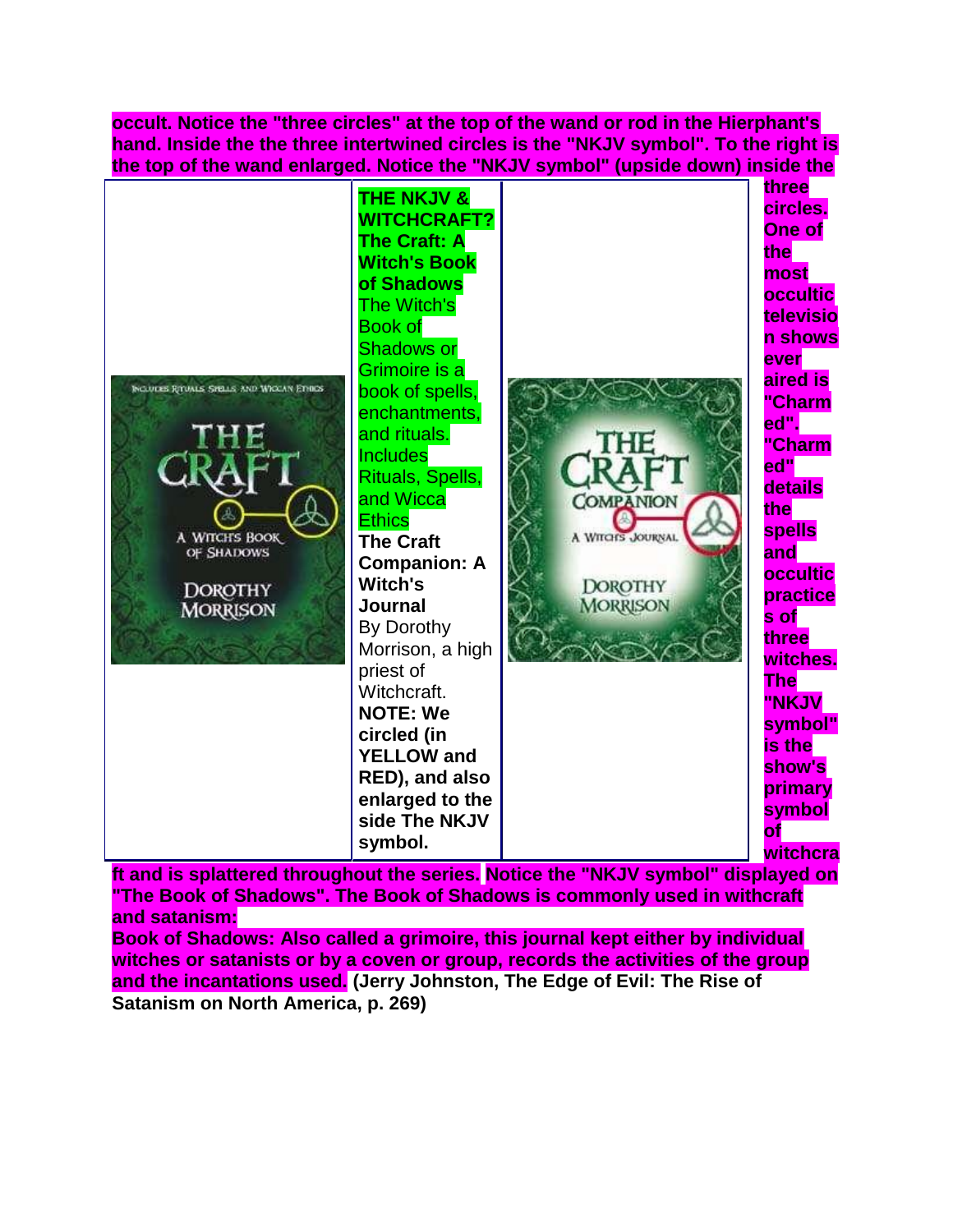

The triquetra (the NKJV logo) is also the logo for the Rap / Metal band P.O.D.

The book "Blood on the Doorposts" by former Satanists, Bill and Sharon Schnoebelen, also documents the "trio of sixes (666)" in the "NKJV symbol" **and goes so far as claim it is "symbolic of the anti-christ":**

**"A disguised interlocked trio of sixes, symbolic of the anti-christ. Also symbolizes the triple goddess of Wicca (three interlocked vesica pisces together). Commonly used in Catholic liturgical iconography, and has recently found its way into the logo of the New King James Bible**." (Bill and Sharon Schnoebelen,

Blood on the Doorposts, p. 150)

Dr. Cathy Burns writes in her book, Masonic and Occult Symbols Illustrated, concerning the "NKJV symbol":

"Marilyn Ferguson, a New Ager, used the symbol of the triquetra (another name for the triskele) on her book The Aquarian Conspiracy. **This is a variation for the number 666**. Other books and material have a similar design printed on them, **such as books from David Spangler, the person who lauds Lucifer, and The Witch's Grimoire**. As

most people know, **the number 666 is the number of the beast (see Revelation 13:18) and is evil, yet the occultists and New Agers love this number and consider it to be sacred.** 

As stated earlier, many organizations, such as the World Future Society and the **Trilateral Commission, incorporate this symbol into their logo**. **I think it is quite interesting to see that this same symbol appears on the cover of the New King James Bible as well**!"(Dr. Cathy Burns, Masonic and Occult Symbols Illustrated, pp. 242-243)

**[For more info on the NKJV "mark"](http://www.texemarrs.com/031997/mark.html)**

**Desiring Satan: Regional Conference with John Piper at Rick Warren's Saddleback Church**

Wednesday April 13 2011 10:33 AM

Brandon Cox The *Desiring God* Regional Conference will be coming to southern California to the campus of Saddleback Church, April 29 – 30, 2011. The speaker will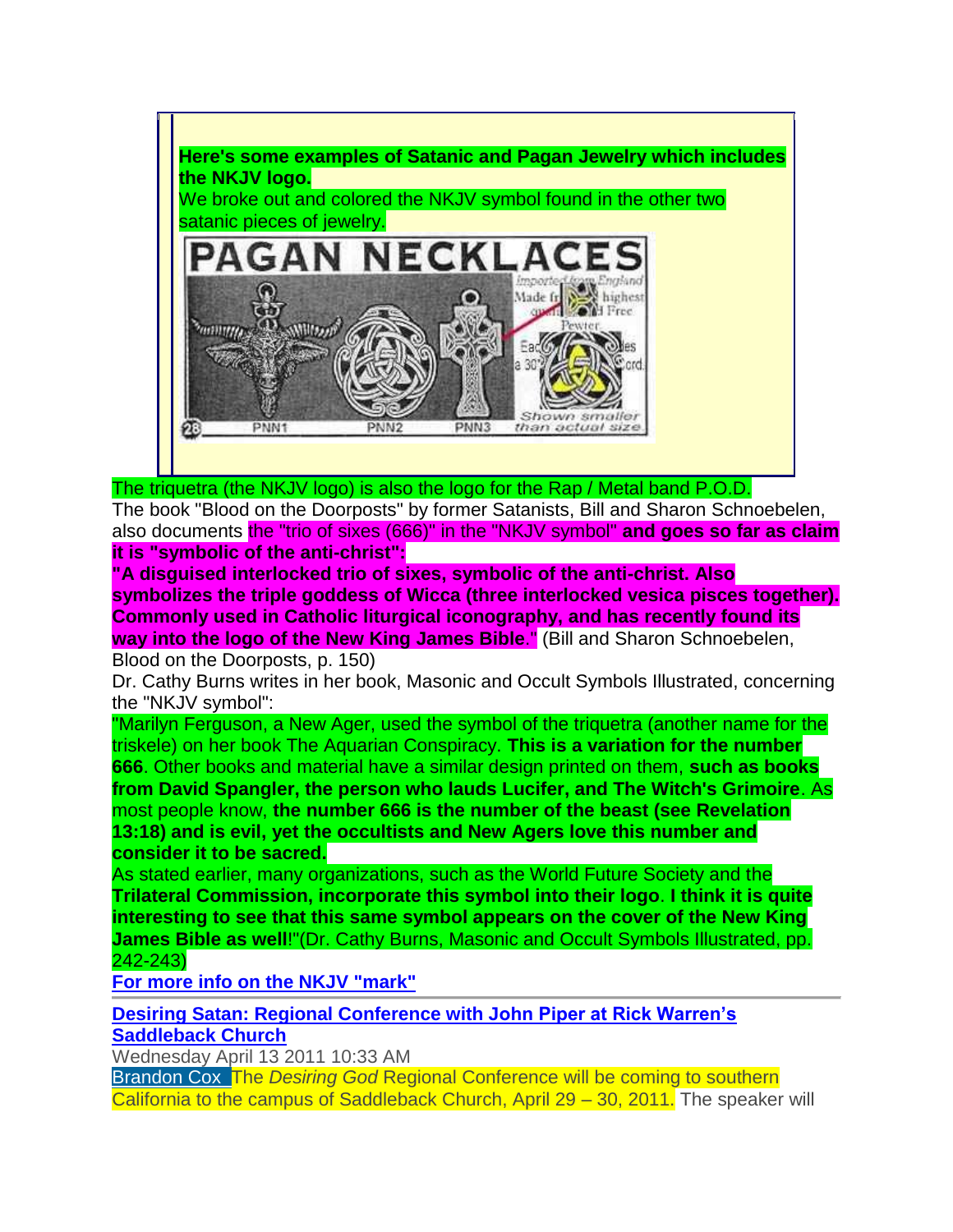

**Synonyms & Antonyms for** *hedonist* **Synonyms** 

- [debauchee,](https://www.merriam-webster.com/dictionary/debauchee)
- [decadent,](https://www.merriam-webster.com/dictionary/decadent)
- [sensualist,](https://www.merriam-webster.com/dictionary/sensualist)

## **John Piper Exposed! [John Piper and Christian Hedonism](https://www.wayoflife.org/free_ebooks/free_ebooks_by_name_files/john_piper_and_hedonism.php)**

**John Piper has a rapidly-growing influence among Christian fundamentalists in general. A 2005 survey of roughly 1,100 "young fundamentalists," found that John Piper has a significant influence. (Most of these were from three schools: Bob Jones University, Maranatha Baptist Bible College, and Northland Baptist College.) Almost 50% agreed with the statement, "John Piper's ministry has been a help to me." This book examine Piper's theology of "Christian Hedonism" and his attraction for fundamental Baptists.**

**[John Piper's Contradictory Position on Contemplative Prayer](https://www.wayoflife.org/reports/john%20_pipers_contradictory_position.html)**

## **Alternative Christian Speakers Being Targeted For Death—Russ Dizdar and Rob Skiba Pass Away From "Covid" this week alone—Steve Quayle Barely Escapes Hospital With His Life**

From a long time listener

**From:** DC **Sent:** Monday, October 18, 2021 10:33 PM **To:** Scott Johnson **Subject:** Re: The Truth about Rob Skiba's Death

**Did you know who Rob Skiba was and that he allegedly died of covid on** 

**Wednesday? If you don't know who he was, he was a pretty popular Bible scholar and teacher, especially on End times events and the Nephilim, who wrote several books on these subjects including "Babylon Rising" and "Archon Invasion".**

**From:** Ian A

**Sent:** Tuesday, October 19, 2021 3:50 PM

**To:** Scott Johnson

**---------------------------------**

**Subject:** Re: Russ Dizdar, Rob Skiba have supposedly passed away from Covid--Steve Quayle "on Oxygen" in hospital

**Yes!, Rob Skiba was a well-known Flat Earther, used the name YHVH/YHWH. He went a bit 'Hebrew roots' and down the Torah route. Take your pic for the flat earth videos, this is direct to his channel playlist [Rob Skiba -](https://www.youtube.com/c/RobSkiba/search?query=flat%20earth) YouTube**

## be **John Piper and the cost to attend is a mere \$35 per individual or \$50 for couples**.

This year is a significant year for John Piper, marking the 25th anniversary of the first printing of his vile book, **[Desiring God:](http://www.amazon.com/gp/product/1601423101/ref=as_li_ss_tl?ie=UTF8&tag=pastorsnotesc-20&linkCode=as2&camp=1789&creative=390957&creativeASIN=1601423101)  [Meditations of a Christian Hedonist](http://www.amazon.com/gp/product/1601423101/ref=as_li_ss_tl?ie=UTF8&tag=pastorsnotesc-20&linkCode=as2&camp=1789&creative=390957&creativeASIN=1601423101)**. **Definition of** *hedonist***:** a person who is devoted to the pursuit of pleasure **:** someone who practices [hedonism](https://www.merriam-webster.com/dictionary/hedonism)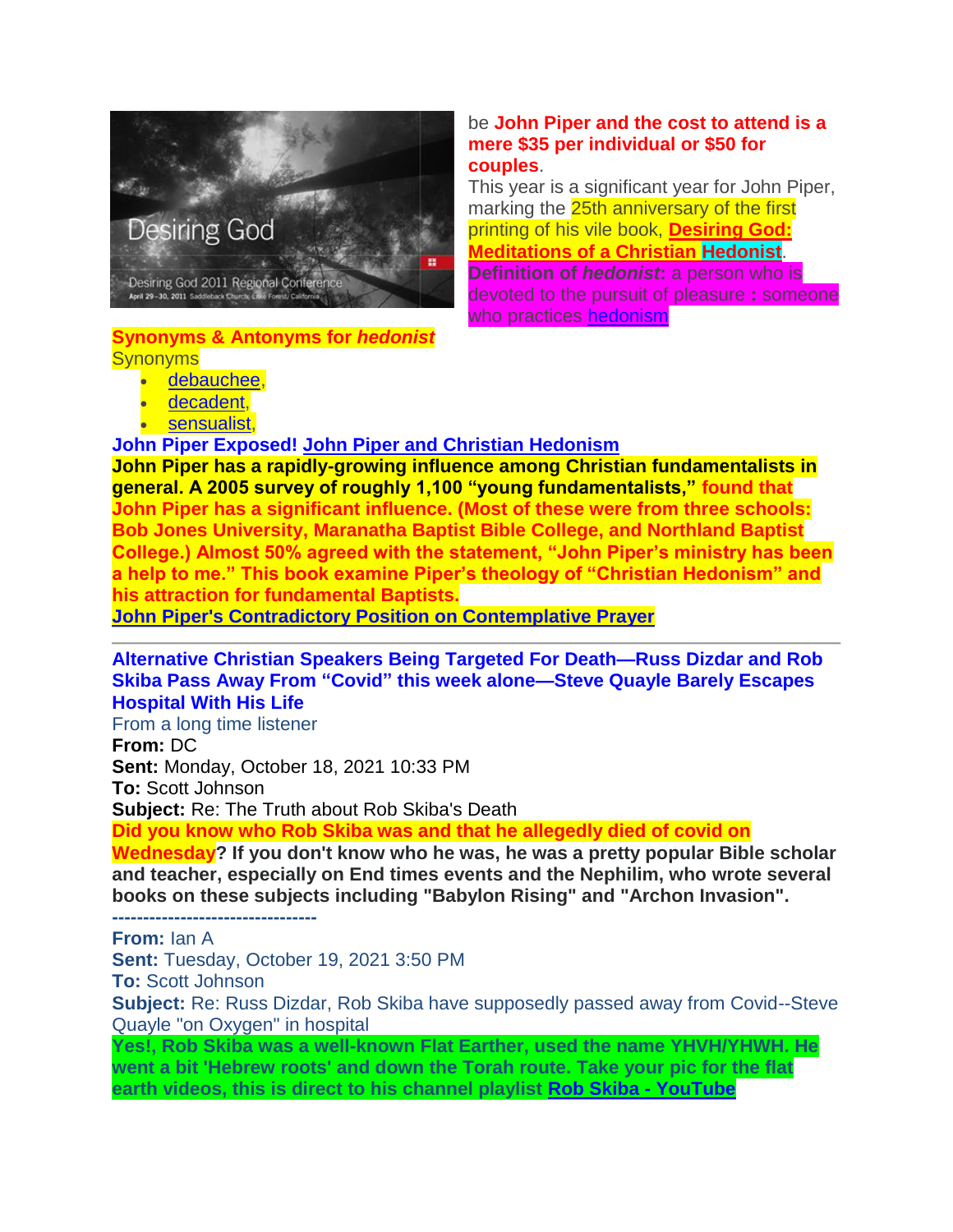**His YHWH playlist [Rob Skiba -](https://www.youtube.com/c/RobSkiba/search?query=yhwh) YouTube.**

**See Scott Johnson's Teachings on these subjects:** <http://www.contendingfortruth.com/?s=flat%20earth> <http://www.contendingfortruth.com/?s=YHVH> <http://www.contendingfortruth.com/?s=sacred%20name>

-----------------------------------

Also, in case you haven't heard, **Russ Dizdar just passed away last night from "covid" and his wife Shelly is allegedly in critical condition in the hospital with it.** And Steve Quayle was "on oxygen" in the hospital and they tried to put him on a ventilator. If that's the case, they're obviously attempting to kill him as well.

**The war against God's watchmen from the devil and his wicked spawn is full on. They all need our prayers urgently. I wouldn't doubt at all they would target you as well. Please take extra care! We're praying for all of you. God bless.**

On Monday, October 18, 2021, 01:28:20 PM CDT, Scott Johnson

[<drjohnson@ix.netcom.com>](mailto:drjohnson@ix.netcom.com) wrote: **Yes I reported on this, how they are targeting the speakers at these events. From what I heard it was most likely an aerosol agent disseminated at these conferences. Exactly how they are doing it I don't know.** 

**The hospitals are the modern day Nazi gas chambers…I have been begging my listeners to build up their own immune systems so they never enter these death chambers.** 

**Coach Dave: Just trying to get any further clarification about the information below. Thank you and God bless you!—Scott Johnson**

**See below but bear in mind this information is from an evil abortion clinic escort. Dave Daubenmire would have to directly confirm this about Sherri Tenpenny:** *"Russ Dizdar died this weekend. Oddly enough, according to Dave Daubenmire, Sheri Tenpenny personally administered "vitamins and minerals" to Dizar at his home. According to DD, she watched him take them. The next day he was dead."* **— LvilleClinicEscorts (@LouClinicEscort) [October 18, 2021](https://twitter.com/LouClinicEscort/status/1450103950745743369?ref_src=twsrc%5Etfw)**

**[LvilleClinicEscorts](https://twitter.com/LouClinicEscort)**

**Response**

**From: Dave Daubenmire**

**Sent: Sunday, October 24, 2021 5:30 PM**

**To: Scott Johnson**

**Subject: Re: Quick Question**

**Baloney. Sherri Tenpenny and Russ Dizdar did not know each other….never met. And Sherry does not prescribe medicine for people she doesn't now. The entire story is bogus**

**Sent from my iPhone**

**-------------**

# **From:** Gwyndolyn

**Sent:** Tuesday, October 19, 2021 7:11 AM **To:** Scott Johnson **Subject:** Re: Russ Dizdar, Rob Skiba have supposedly passed away from Covid--Steve Quayle "on Oxygen" in hospital